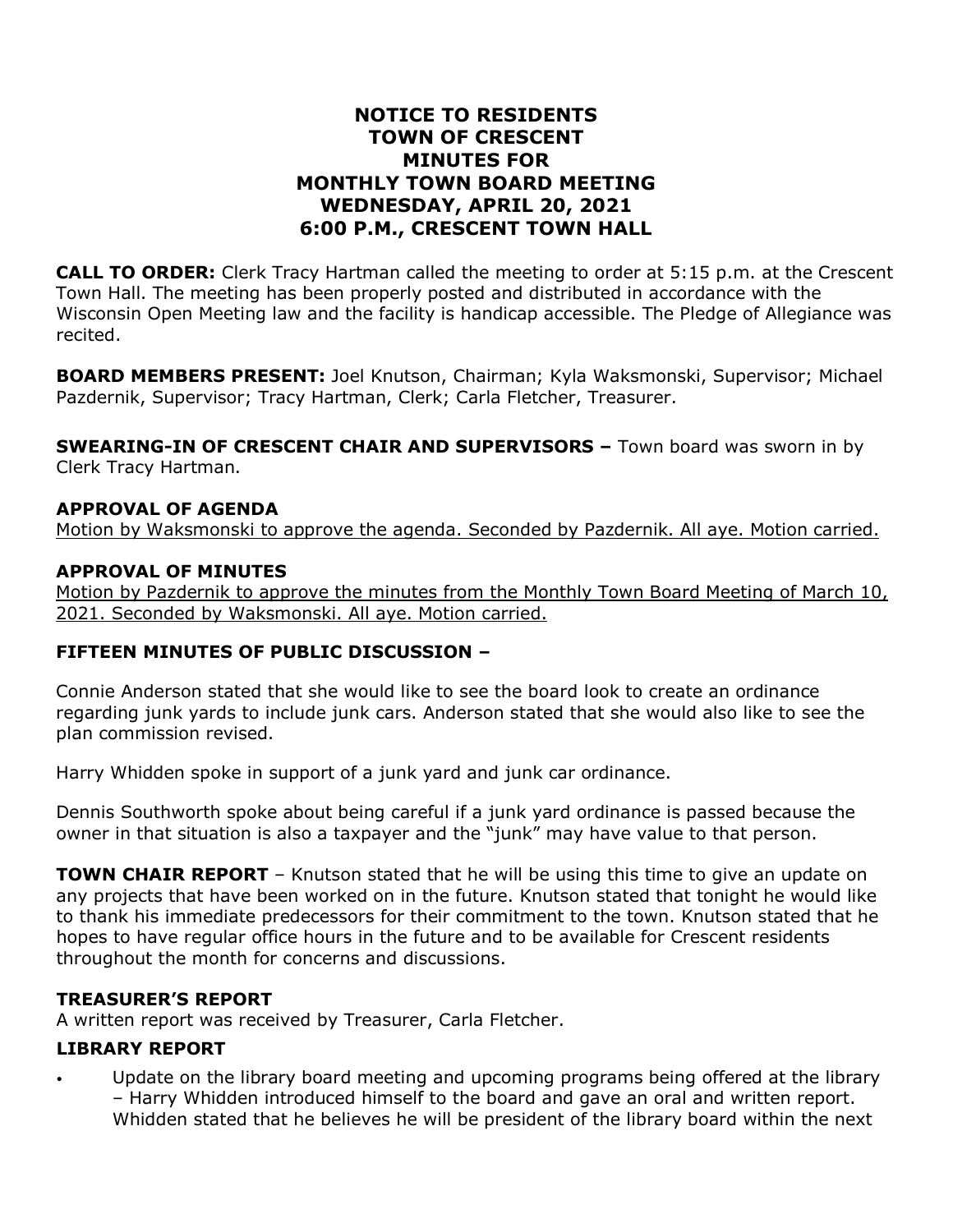year. Whidden stated that the library did open the doors again to the community. There are rules for residents to enter and time limits on how long a patron is allowed to stay in the library. The library will be cleaned thoroughly at the end of the day. Whidden gave an overview of the programs that are being offered at the library and an update on the budget.

# **COUNTY BOARD SUPERVISOR'S REPORT**

• Review of County Board meeting, Administration Committee meeting, Public Works Committee meeting, Conservation and UW-EX Education Committee, Technology Committee meeting and Open Meetings Complaint – Bob Thome was unable to attend the meeting, however, he submitted a written a report to the board. Knutson reviewed the written report.

### **FIRE DEPARTMENT REPORT AND APPROVAL OF PURCHASES**

• Monthly Call update, purchases update, training update, fundraiser update – Keven Mahner gave an oral report to the board. Mahner gave the Chair a copy of the Crescent Emergency Plan. Mahner reported that there were 3 MABAS calls during the month of March. Mahner reported that there were 3 wildland fires and 1 rollover calls also during the month of March. Mahner would like to see the purchase of a generator placed on a future agenda. Mahner reported that Rescue 1 is out of service. Mahner gave an update on training and stated that there are 18 members of the fire department. Discussion regarding the current vehicles used by the fire department and the age of the vehicles. Knutson would like to schedule a meeting with the board and the fire department to look at current equipment and future needs.

## **FIRST RESPONDER'S REPORT AND APPROVAL OF PURCHASES -** None

## **TOWN ROAD CREW REPORT**

- Road Projects update, update on vehicle repairs and shop repairs Lundt reported that last month they received a call that there was a collapsed culvert on Lassig Road and they needed to do an emergency replacement. They were able to complete the culvert replacement within 24 hours after receiving the call. Lundt reported that they have finished several projects in the shop and continue to get it cleaned up and organized. Lundt reported that they began brooming the roads this week and the trucks are ready for summer. Lundt reported that they will do a brush chipping the week after memorial day. There is no need for residents to call as long as they have their brush pile by the road by Memorial Day. Lundt also reported that leaves and brush can be taken to the town dump and there is some mulch available from the old leaf piles.
- Schedule Road Inspections/Upcoming Road Projects Discussion Lundt presented a suggested project list and estimated cost to the board. Lundt reported that Bay Road is beginning to collapse in one area and blacktop will need to be replaced. Lundt reported that there is also a culvert on S. River Road that is causing issues and Musson is writing an estimate to patch that area. Musson is also preparing an estimate to re-blacktop Lassig road where the culvert was replaced.

**TOWN PLAN COMMISSION REPORT** – Knutson reported that he would like to empower the board to restart the Town Plan Commission. Knutson appointed Mike Pazdernik as the chair of the town plan commission. Pazdernik requested that he receive the names of the last plan commission members and information about the last meeting. Pazdernik gave an overview of his experience with the plan commission.

### **UNIFORM DWELLING INSPECTOR'S REPORT** - None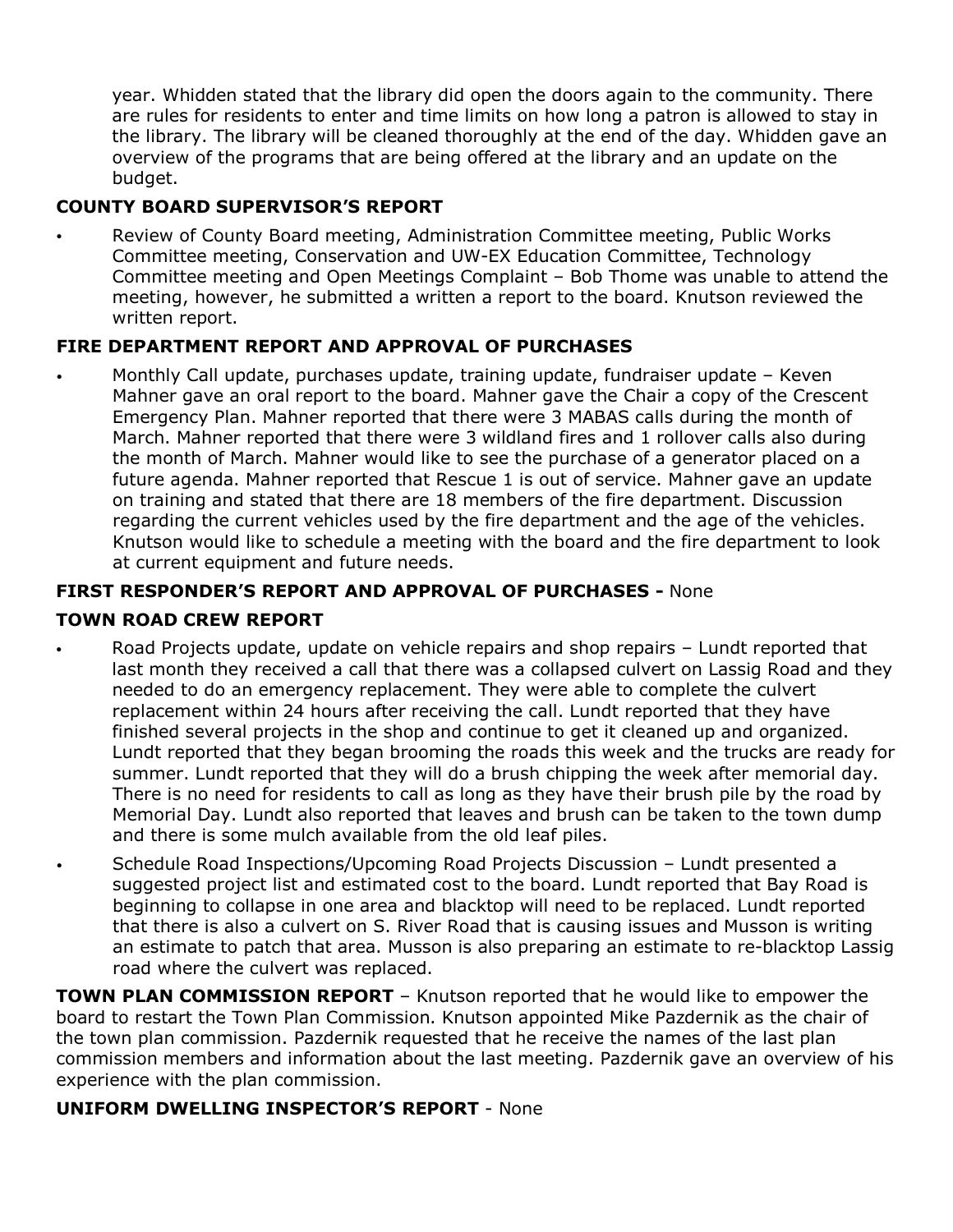**SQUASH LAKE DISTRICT REPORT –** Tom Johannson, Squash Lake District Chair, was present and gave an oral report to the board. Johannson stated that the district continues to work towards controlling the milfoil in the lake. Jahannson gave an overview of how they manage the milfoil in the lake, their grants and the divers that hand harvest the milfoil. Johannson stated that they mailed a letter today to all of the lake district electors giving an overview of the lake. Johannson reported that they have been awarded a grant for approximately \$30,000 that will help lower the mill rate for residents. Johannson stated that the board wanted to thank Steve Richardson for his service on the Lake District. Johannson stated that there does need to be a replacement on the board to replace Steve Richardson. Johannson stated that there are two options for the representative appointed by the town board, the board can appoint one of it's own members to serve on the district board or can appoint a resident of the lake district. Johannson stated that Peggy Jensen, Woodboro Resident, has expressed an interest in serving on the board. Knutson stated that this will be considered at a future meeting.

### **DISCUSSION/POSSIBLE DECISION REGARDING: Shimek Administrative Review Permit CR 162-1 – to construct a 16-unit storage building –**

## **DISCUSSION/POSSIBLE DECISION REGARDING: Shimek Administrative Review Permit CR 162-5 – to construct a 16-unit storage building**

Knutson reported that there were two ARP applications received from Tim Shimek to build storage units on two parcels on Overland Drive. Shimek was present and gave a description of what they are looking at building on the properties. Shimek reported that they get 12-15 calls per week for storage units in Rhinelander and they are looking at building 30 foot deep storage units for larger items. Discussion regarding the property and the proposed storage units. Motion by Knutson to approve Mr.Shimek's Administrative Review Permit to construct a 16 unit commercial storage building on CR 162-1 and CR 162-5 in the Town of Crescent. Seconded by Waksmonski. All aye; motion carried.

**DISCUSSION/POSSIBLE DECISION REGARDING: Dock on Squash Lake** – Steve Jensen stated that he has been finding it increasingly difficult to get in and out of his boat at the Squash Lake Boat Landing and would like to see the town look into placing a dock at the landing. Jensen stated that the Town of Crescent owns the landing and would need to give permission for a dock to be placed. Jensen is looking for approval from the board for the dock and he will gather information once he knows that it is something that the board would consider. Jensen stated that an estimated cost would be approximately \$5,000 based on conversations that he has had. Knutson expressed support of the idea, however, this would need to be looked into further to determine what is feasible.

**DISCUSSION/POSSIBLE DECISION REGARDING: Update on the proposed Conditional Use Permit by JBM Howard Companies, Inc. to develop and operate a waste transfer facility –** Knutson expressed appreciation to the prior board for the stance that was taken by the town board at the March board meeting. Knutson gave an update on the hearing that was held at the County regarding this CUP. Knutson reported that the Airport has taken an official stance in opposition to the transfer station due to the potential hazards this may pose to the flights coming into and out of the Rhinelander Oneida Airport. Knutson reported that this has been tabled by the planning and development committee and there is another hearing scheduled for Wednesday, April 21<sup>st</sup>. Motion by Knutson to state continued opposition to this permit. Knutson withdrew the motion to allow residents to speak. JoAnne Rajak was present and expressed concern with the impact the proposed CUP will have on traffic on Hwy 47. Rajak